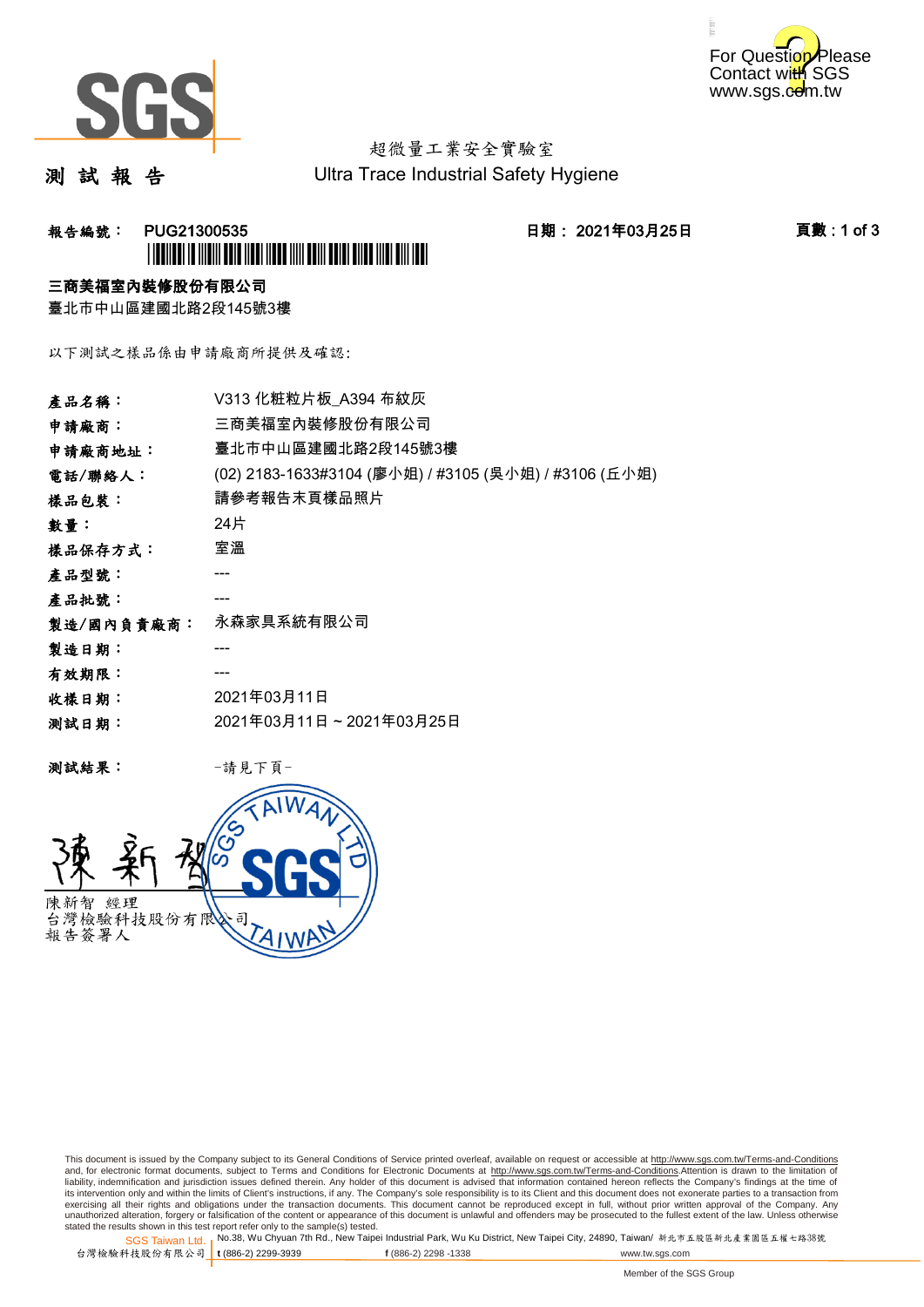

# 超微量工業安全實驗室

測 試 報 告

Ultra Trace Industrial Safety Hygiene

### **報告編號: PUG21300535 日期: 2021年03月25日 頁數:2 of 3** \*PUG21300535\*

#### 三商美福室內裝修股份有限公司

臺北市中山區建國北路2段145號3樓

#### 測試結果:

| 测試項目      | CAS NO.       | 測試方法                                                                                 | 測試<br>結果 | 定量/偵測<br>極限 | 單位   |
|-----------|---------------|--------------------------------------------------------------------------------------|----------|-------------|------|
| 甲醛釋出量     |               |                                                                                      |          |             |      |
| 甲醛釋出量-平均值 | $50 - 00 - 0$ | 本測試參考國家標準106.11.29公布建議檢驗<br>│方法-CNS2215粒片板中甲醛釋出量,以分光│<br>光度計(UV/VIS)檢測。              | 0.645    | 0.0290      | mg/L |
| 甲醛釋出量-最大值 | $50 - 00 - 0$ | ┃本測試參考國家標準106.11.29公布建議檢驗<br><sup> </sup> 方法-CNS2215粒片板中甲醛釋出量,以分光 <br>光度計(UV/VIS)檢測。 | 0.649    | 0.0290      | mg/L |

備註:

1.測試報告僅就委託者之委託事項提供測試結果,不對產品合法性做判斷。

2.本測試報告之所有檢驗內容,均依委託事項執行檢驗,如有不實,願意承擔完全責任。

3. 本報告不得分離,分離使用無效。

4.若該測試項目屬於定量分析則以「定量極限」表示;若該測試項目屬於定性分析則以「偵測極限」表示。

5.低於定量極限/偵測極限之測定值以「N.D.」或「 陰性」表示。微生物測試低於定量極限以「<定量極限值」表示。

6. CNS 2215甲醛釋出量: =====

| 記號           | 甲醛釋出量平均值 甲醛釋出量最大值 |          |
|--------------|-------------------|----------|
|              | $0.3$ 以下          | $0.4$ 以下 |
| $\mathsf{F}$ | $0.5$ 以下          | $0.7$ 以下 |
|              | $1.5$ 以下          | $2.1$ 以下 |

- END -

This document is issued by the Company subject to its General Conditions of Service printed overleaf, available on request or accessible at http://www.sgs.com.tw/Terms-and-Conditions and, for electronic format documents, subject to Terms and Conditions for Electronic Documents at http://www.sgs.com.tw/Terms-and-Conditions.Attention is drawn to the limitation of liability, indemnification and jurisdiction issues defined therein. Any holder of this document is advised that information contained hereon reflects the Company's findings at the time of<br>its intervention only and within t exercising all their rights and obligations under the transaction documents. This document cannot be reproduced except in full, without prior written approval of the Company. Any<br>unauthorized alteration, forgery or falsifi

SGS Taiwan Ltd. 1 stated the results shown in this test report refer only to the sample(s) tested.<br>Stated the results shown in this test report refer only to the sample(s) tested.

台灣檢驗科技股份有限公司